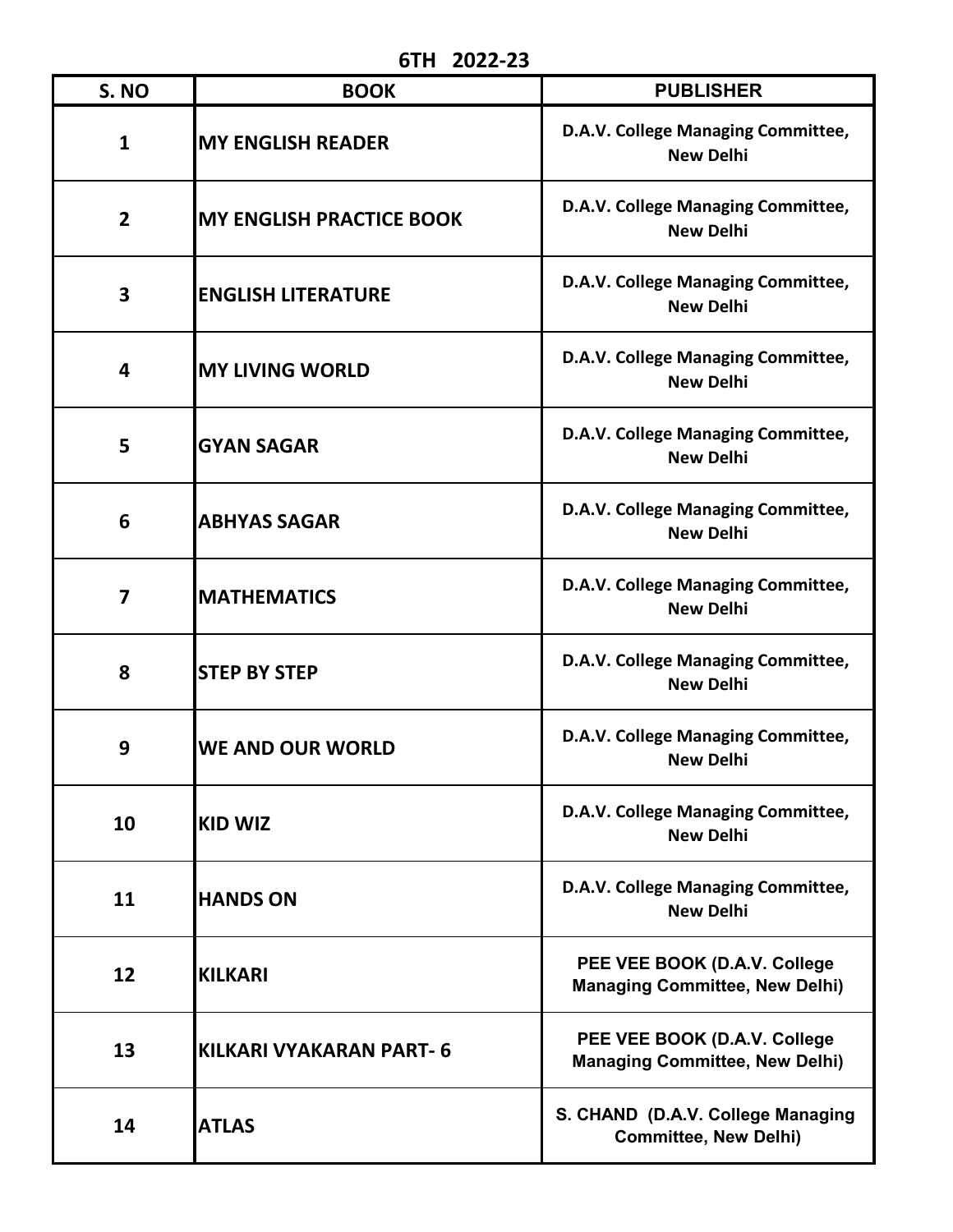**7TH 2022-23**

| S.NO                    | <b>BOOK</b>                     | <b>PUBLISHER</b>                                                      |
|-------------------------|---------------------------------|-----------------------------------------------------------------------|
| $\mathbf{1}$            | <b>MY ENGLISH READER</b>        | D.A.V. College Managing Committee, New<br><b>Delhi</b>                |
| $\overline{2}$          | <b>MY ENGLISH PRACTICE BOOK</b> | D.A.V. College Managing Committee, New<br><b>Delhi</b>                |
| 3                       | <b>ENGLISH LITERATURE</b>       | D.A.V. College Managing Committee, New<br><b>Delhi</b>                |
| $\overline{\mathbf{4}}$ | <b>MY LIVING WORLD</b>          | D.A.V. College Managing Committee, New<br><b>Delhi</b>                |
| 5                       | <b>GYAN SAGAR</b>               | D.A.V. College Managing Committee, New<br><b>Delhi</b>                |
| 6                       | <b>ABHYAS SAGAR</b>             | D.A.V. College Managing Committee, New<br><b>Delhi</b>                |
| $\overline{7}$          | <b>SECONDARY MATHEMATICS</b>    | D.A.V. College Managing Committee, New<br><b>Delhi</b>                |
| 8                       | <b>STEP BY STEP</b>             | D.A.V. College Managing Committee, New<br><b>Delhi</b>                |
| 9                       | <b>WE AND OUR WORLD-5</b>       | D.A.V. College Managing Committee, New<br><b>Delhi</b>                |
| 10                      | <b>KID WIZ</b>                  | D.A.V. College Managing Committee, New<br><b>Delhi</b>                |
| 11                      | <b>HANDS ON</b>                 | D.A.V. College Managing Committee, New<br><b>Delhi</b>                |
| 12                      | <b>KILKARI</b>                  | PEE VEE BOOK (D.A.V. College<br><b>Managing Committee, New Delhi)</b> |
| 13                      | <b>KILKARI VYAKARAN PART-7</b>  | PEE VEE BOOK (D.A.V. College<br><b>Managing Committee, New Delhi)</b> |
| 14                      | <b>DHARAMSHKSHA PART-8</b>      | D.A.V. College Managing Committee, New<br><b>Delhi</b>                |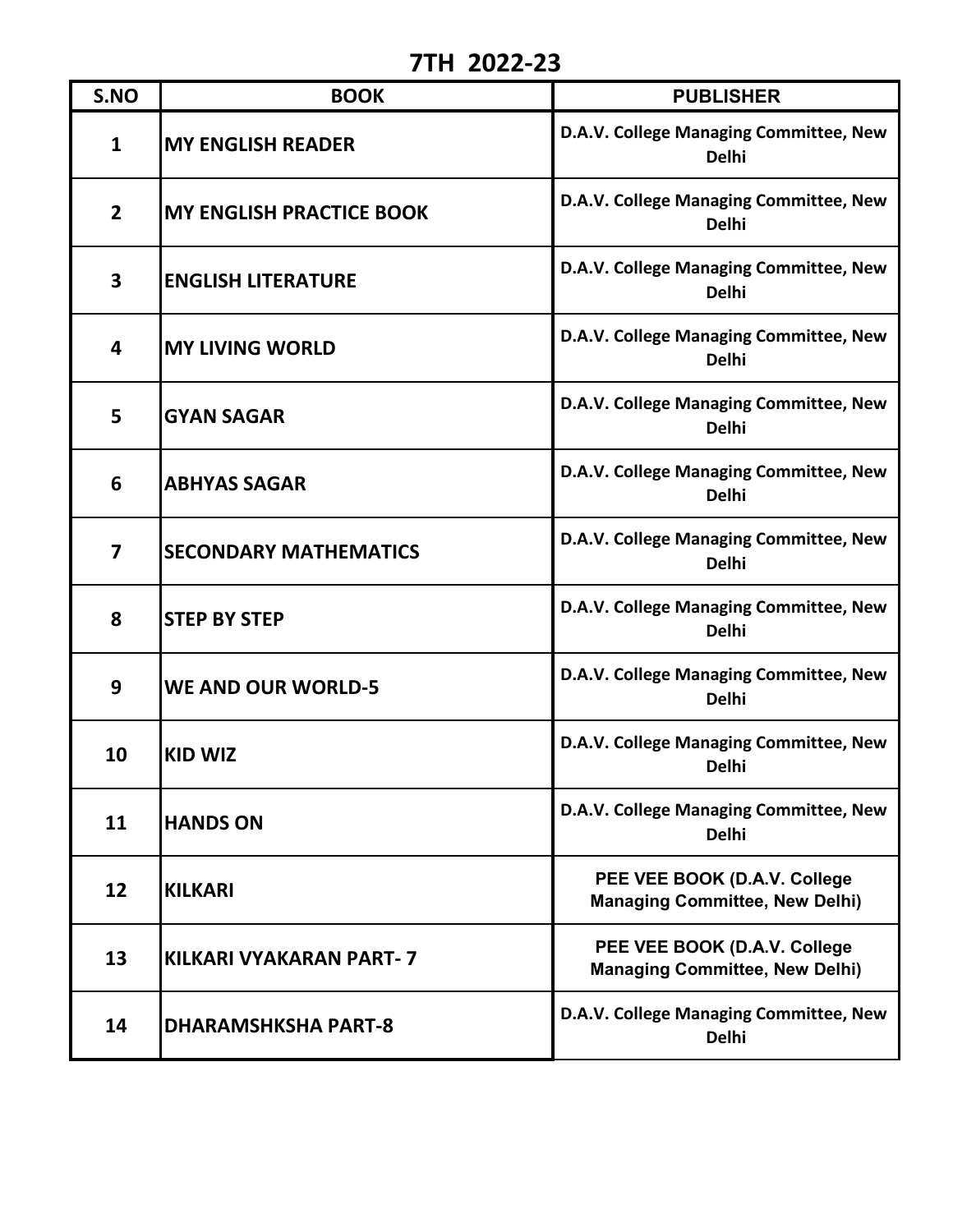## **8TH 2022-23**

| S.NO           | <b>BOOK</b>                     | <b>PUBLISHER</b>                                                      |  |
|----------------|---------------------------------|-----------------------------------------------------------------------|--|
| $\mathbf{1}$   | <b>MY ENGLISH READER</b>        | D.A.V. College Managing Committee,<br><b>New Delhi</b>                |  |
| $\overline{2}$ | <b>MY ENGLISH PRACTICE BOOK</b> | D.A.V. College Managing Committee,<br><b>New Delhi</b>                |  |
| 3              | <b>ENGLISH LITERATURE</b>       | D.A.V. College Managing Committee,<br><b>New Delhi</b>                |  |
| 4              | <b>MY LIVING WORLD</b>          | D.A.V. College Managing Committee,<br><b>New Delhi</b>                |  |
| 5              | <b>GYAN SAGAR</b>               | D.A.V. College Managing Committee,<br><b>New Delhi</b>                |  |
| 6              | <b>ABHYAS SAGAR</b>             | D.A.V. College Managing Committee,<br><b>New Delhi</b>                |  |
| 7              | <b>SECONDARY MATHEMATICS</b>    | D.A.V. College Managing Committee,<br><b>New Delhi</b>                |  |
| 8              | <b>STEP BY STEP</b>             | D.A.V. College Managing Committee,<br><b>New Delhi</b>                |  |
| 9              | <b>WE AND OUR WORLD-6</b>       | D.A.V. College Managing Committee,<br><b>New Delhi</b>                |  |
| 10             | KID WIZ                         | D.A.V. College Managing Committee,<br><b>New Delhi</b>                |  |
| 11             | <b>KILKARI</b>                  | PEE VEE BOOK (D.A.V. College<br><b>Managing Committee, New Delhi)</b> |  |
| 12             | KILKARI VYAKARAN PART-8         | PEE VEE BOOK (D.A.V. College<br><b>Managing Committee, New Delhi)</b> |  |
| 13             | <b>HANDS ON</b>                 | D.A.V. College Managing Committee,<br><b>New Delhi</b>                |  |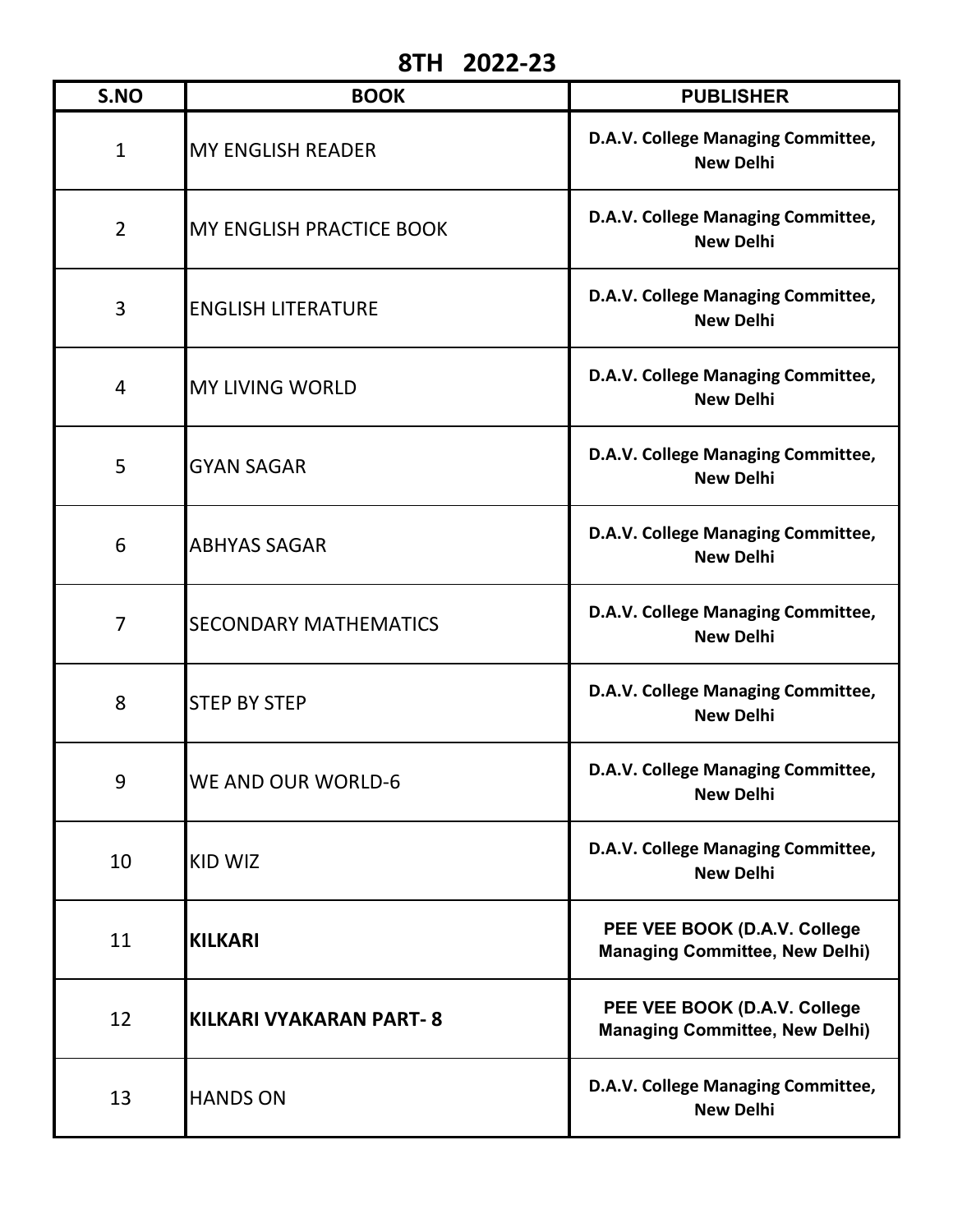**9TH 2022-23**

| S.NO           | <b>BOOK</b>                                        | <b>PUBLISHER</b>     |
|----------------|----------------------------------------------------|----------------------|
| $\mathbf 1$    | <b>MOMENTS</b>                                     | <b>NCERT</b>         |
| 2              | <b>BEEHIVE</b>                                     | <b>NCERT</b>         |
| 3              | <b>ENGLISH WORK BOOK</b>                           | <b>NCERT</b>         |
| $\overline{4}$ | <b>MATHEMATICS</b>                                 | <b>NCERT</b>         |
| 5              | INDIA & THE CONT.WORLD PART-1 (HISTORY)            | <b>NCERT</b>         |
| 6              | <b>CONTEMPORARY INDIA-1 (GEO)</b>                  | <b>NCERT</b>         |
| $\overline{7}$ | <b>DEMOCRATIC POLITICS PART-1</b>                  | <b>NCERT</b>         |
| 8              | <b>SCIENCE A TEXT BOOK FOR 9TH</b>                 | <b>NCERT</b>         |
| 9              | <b>SPARSH PART-1</b>                               | <b>NCERT</b>         |
| 10             | <b>SANCHYAN PATH PUSTAK PART-1</b>                 | <b>NCERT</b>         |
| 11             | <b>ECONOMICS</b>                                   | <b>NCERT</b>         |
| 12             | VYAKARAN TARU (DR. PREETI SAGAR FOR 9 & 10)        | <b>HARBOUR PRESS</b> |
| 13             | <b>GRAMMER PARAMVIR PUNJABI BHASHA DA VYAKARAN</b> | <b>PARAMVIR</b>      |
| 14             | <b>VANGIIX</b>                                     | <b>PSEB</b>          |
| 15             | <b>SAHIT MALA IX</b>                               | <b>PSEB</b>          |